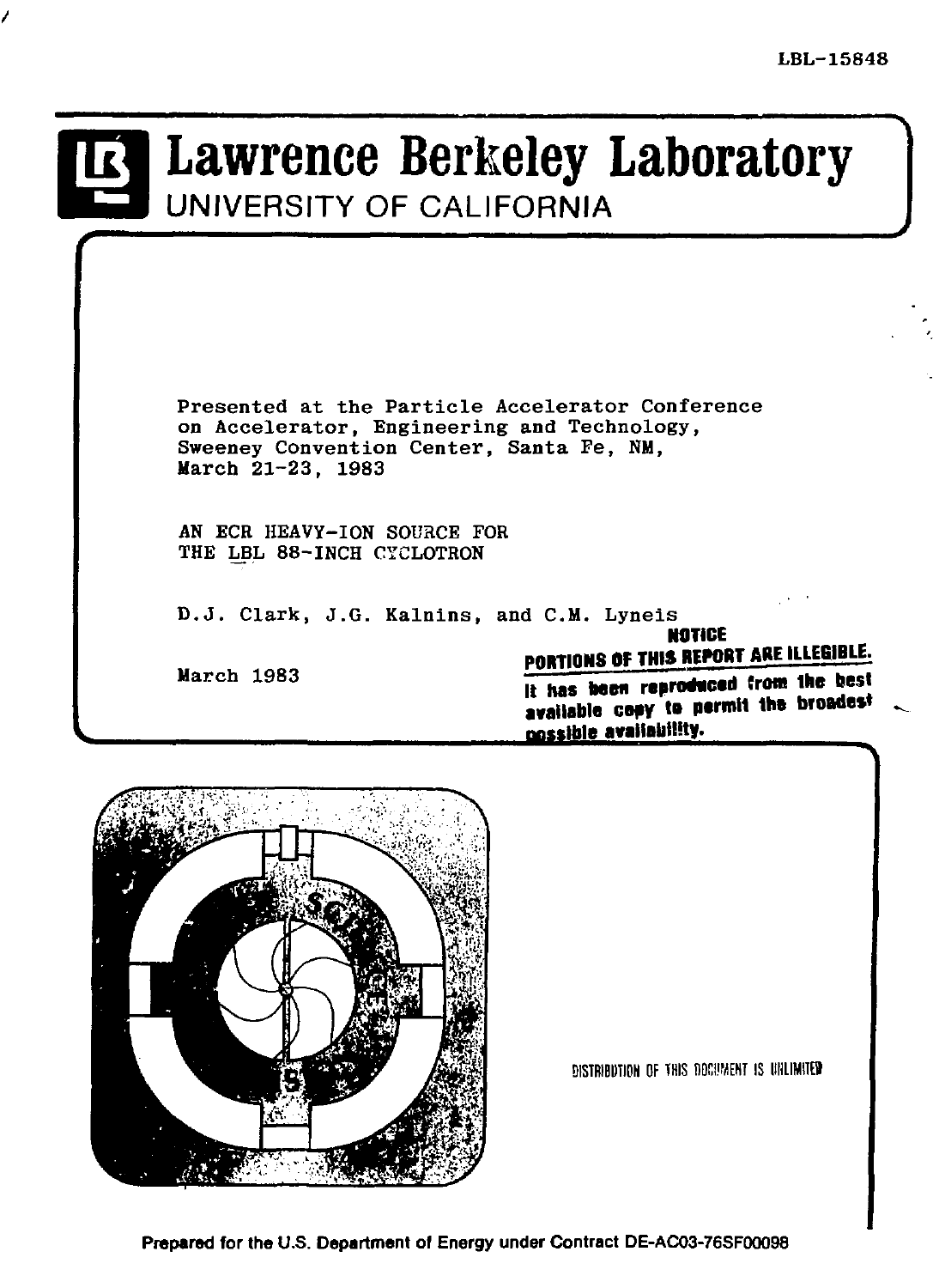# AN ECR HEAVY-ION SOURCE FOR THE LBL 88-INCH CYCLOTRON\* **O.J. Clark, J.G. Kalnins, and CM. Lyneis**  Nuclear Science Division, Lawrence Berkeley Laboratory University of California, Berkeley, CA 94720

# Summary

An Electron Cyclotron Resonance (ECR) heavy-ion source is under construction at the LBL 88-Inch Cyclotron. This source will produce very-high-charge-<br>state heavy ions, such as O<sup>g+</sup> and Ar<sup>12+</sup>, which will increase cyclotron energies by a factor of 2-4, up to  $A = 80$ . It is a two-stage source using room-temperature coils, a permanent-magnet sextupole, and a 6-9 GHz microwave system. Design features include adjustable first-to-second-stage plasma coupling, a variable second-stage mirror ratio , high-conductance radial pumping of the second stage, and a beam-d1agnostic system. A remotely movable extraction electrode will optimize extraction efficiency. The project includes construction of a transport line and improvements to the cyclotron axial-injection system. The construction period is expected to be two years.

#### **Introduction**

To increase significantly the heavy-ion beam energies of the 88-Inch Cyclotron, a project to con-struct an Electron Cyclotron Resonance (ECR) ion source is under way. The ECR ion source will be capable of stripping heavy ions to higher charge states than can currently be achieved using the internal heavy-ion PIG source. The maximum energy of a heavy-ion beam from the cyclotron increases as the ion charge state squared, so the ECR ion source is a cost-effective method for improving the cyclotron's performance. In June 1982 the decision to construct an ECR ion source was made after careful evaluation of the results of the FBIS R and D program at LBL  $^1$  and of ECR ion sources developed in Europe. Basically the high duty factor, high intensity beams from the ECR source are better matched to the nuclear physics experiments using the cyclotron than the somewhat lower intensity, lower duty factor, higher charge state beams from EBIS. The successful development of compact room-temperature ECR sources in Grenoble by Geller and his associates in the past several years? led us to adopt the general features of his design for our source. The energy and mass range of the ECR source injecting the 88-Inch Cyclotron is shown in Fig. 1. Details on the nuclear science justification are given in the proposal.<sup>3</sup>

#### The ECR Source

Figure 2 illustrates the main design features of the LBL ECR source. The design is intended for developmental and operational flexibility. Separate turbopumps will be used on each stage. The injector stage of the LBL ECR source is still under design. The solenoid coils can provide an axial magnetic field of up to 0.42 T. The injector vacuum chamber is relatively large so it can accommodate a number of possible sources. One possibility would be to use a Lisitano coil to produce an overdense plasma in the injector.4 in the future metallic ion beams wil l be required from the ECR, so enough room has been left in the injector to allow the installation of a metal ion source.



Fig. 1. Energy per nucleon vs mass number for 88-Inch Cyclotron. Cyclotron external beam intensity (particles/s) is shown for each contour line. Lower curves show performance with present internal PIG source. Upper curves give estimate for injection with ECR source, assuming a transmission of 4S from source to external beam.

MAIN STAGE





\*This work was supported by the Director, Office of Energy Research, Division of Nuclear Physics of the Office of High Energy and Nuclear Physics and by Nuclear Sciences of the Basic Energy Sciences Program of the U.S. Department of Energy under Contract DE-AC03-76SF00098.

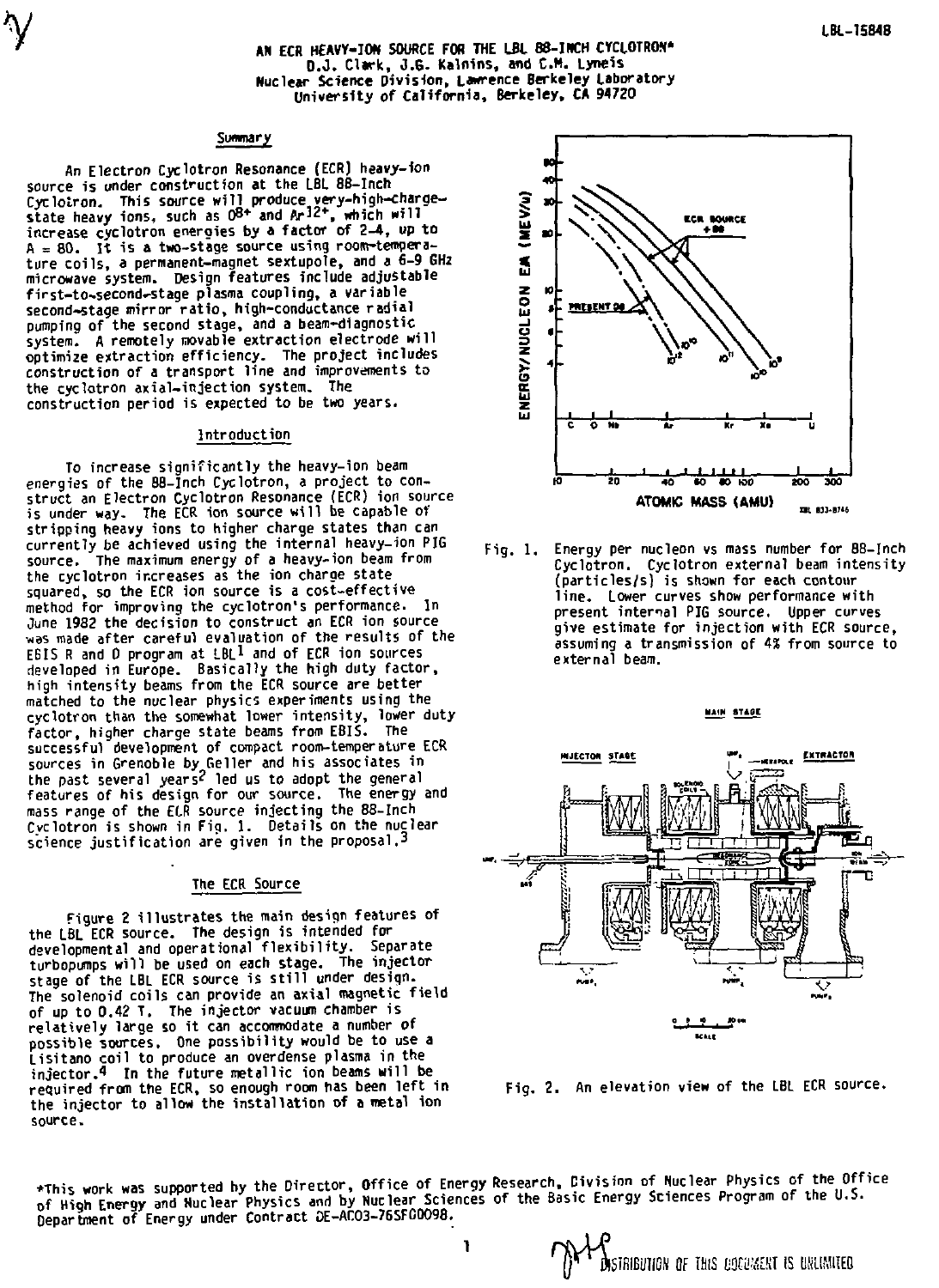**Hit extractor can be moved along the axis to**  maximize the current from the ECR source. The extrac-<br>tor will be operated in an accel-decel mode. The **injector and malnstage will operate at a positive potential between 5 and 20 kv. The first extraction elaaent will operate at a negative potential between 0 and -5 kv, and the second element will operate at ground potential. The combination of variable extractor position and variable accel-decel voltage will be used to optimize beam Intensity and emittanee.** 

**The axial field, summarized In Table 1 , is produced by two sets of four coils in the malnstage and one set of three colls in the Injector. The coils are tape-wound copper pancakes with water jackets between the coils for cooling. The shape of the axial field** 

**can be tuned by adjusting the currents to each coil. The sextupole magnet is designed with an open configuration to allow for radial pumping of the mainstage.5 yhe design of the sextupoles represents a compromise between the desire to have a strong, ideal sextupole field out to large radius and the need for sufficient pumping conductance between the sextupole members. To optimize the design of the sextupole,**  calculations were done based on the multipole expansion **for rare earth cobalt magnets suggested by Halbach.6 The dimensions and field strengths of the sextupole are summarized in Table 1.** 

| for the two orientations. Figures 3c and 3d illustrate         |
|----------------------------------------------------------------|
| that at the higher frequency where the axial field is          |
| stronger the flux lines are better contained by the            |
| field produced by the radial orientation. This                 |
| difference is due to the non-ideal sextupole field near        |
| the inner radius of the sextupole magnet. With the             |
| radial orientation, flux lines end on the pole faces           |
| where B <sub>mag</sub> is larger than between the pole pieces, |
| where the flux lines go with tangential orientation of         |
| the sextupole elements.                                        |

**the sextupole elements. Present plans are to use a 6.4 GHz 3.3 kN klystron in the mainstage of the source. A 9.2 GHz 1 kW klystron already OR hand will be used during the early testing stages and may later be used in the injector stage. The choice of 6.4 GHz is based mainly on the availability of a commercial klystron and power supply package. During the testing phase of the LBL ECR the source performance at 6.4 and 9.2 GHz can be compared at least up to the 1 kW power limit of the 9.2 GHz source. Driving the malnstage of the ECR at two distinct frequencies simultaneously 1s also possible. This would mean there would be two nested resonance surfaces and the electrons could adsorb energy as they passed through each zone.** 

| Table 1                                         |                   |                     |
|-------------------------------------------------|-------------------|---------------------|
| LBL ECR Source Parameters                       |                   | $\sigma_{\infty}$   |
|                                                 |                   |                     |
| Axial Magnetic Field                            |                   |                     |
| Mirror Ratio                                    | $1.3 - 2.0$       |                     |
| Max B on axis                                   | $0.42$ T          |                     |
| Sextupole Dimensions                            |                   |                     |
| Inner radius (r)                                | 4 cm              |                     |
| Element height (h)                              | 3 cm              |                     |
| Element width (d)                               | 2.8cm             |                     |
| Length                                          | 33 cm             |                     |
| Sextupole Magnetic Field                        |                   |                     |
| Maximum BMAG (e = 0°)<br>Maximum BMAG (e = 30°) | $0.41$ T          |                     |
|                                                 | $0.28$ T          | a                   |
| Bremanent SmCos                                 | $0.94$ T          |                     |
| Microwave Power                                 |                   | <b>KBL 833-8748</b> |
| Mainstage                                       | 3.3 KW at 6.4 GHz |                     |
| In iector                                       | 1.0 KW at 9.2 GHz |                     |
|                                                 |                   |                     |

**A second design feature of the sextupole is that the easy axis or magnetization axis of the rare earth cobalt magnets is oriented azimuthally rather than radially as in other ECRs,' as shown in Fig. 3b. With this azimuthal orientation the flux lines flow out between the elements rather than ending on the-interior walls of the sextupole. The escaping plasma follows the flux lines so the plasma will leak out between the pole pieces. This has two potential advantages. First, since the plasms will not strike the interior wall there should be less outgassing in the center region of the source where charge exchange with neutral atoms should be avoided. Second, it allows the insertion of a probe into the region where the plasma is escaping to produce ions from solid materials.** 

**The results of calculations, similar to those made by Jongen,8 to compare the characteristics of the mirror field produced by the azimuthal and radial ori-entation are illustrated in Figs. 3a-3d. Only flux lines with mirror ratios of 1.4 or greater are plotted. The calculations are done with an axial mirror ratio of 1.5 and maximum axial fields of 0.25 T and 0.40 T, corresponding to operating frequencies of 6.4 and 10.4 GHz, respectively. Figure 3a and 3b illustrate that the number of flux lines at 6.4 6Hz are similar** 





**Tig. 3 Plots of "good" flux lines at the symmetry plane of the mainstage of the ECR source. The mirror ratio of the axial magnetic field is 1.6 in all four cases of this figure. In 3a and 3b the axial field maxima are 0.25 T and in 3c and 3d they are 0.40 T corresponding to operating frequencies of 6.4 GHz and 10.4 6Hz, respectively. The sextupole strength is the same in all four cases of the figure. The only difference in sextupole field is that in 3a and 3c the magnetization is oriented radially and in 3b and 3d it is oriented azimuthally.**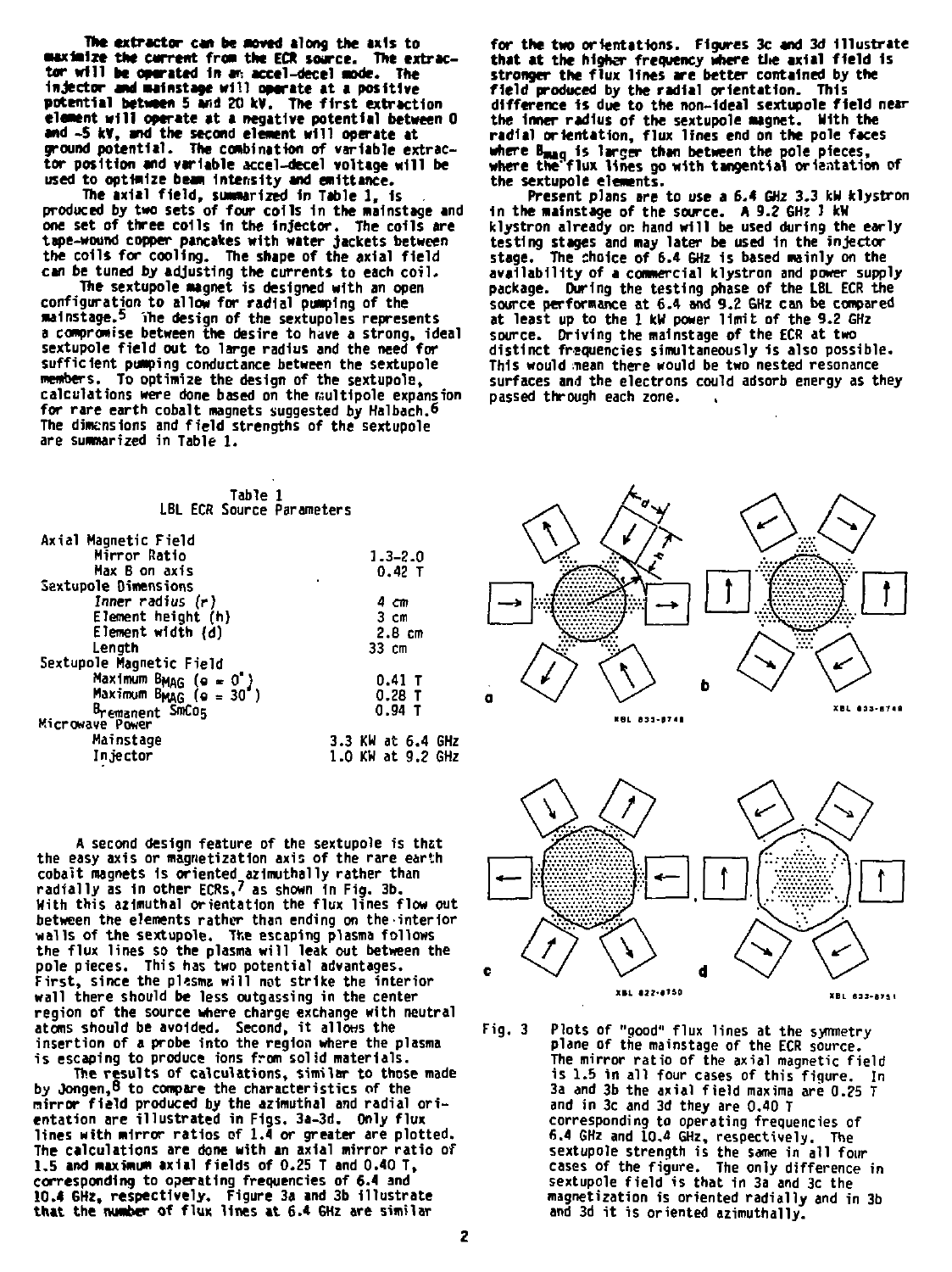# Axial Injection System

The ECR source will be placed on top of the cyclotron roof shielding, near the polarized ion source. A new 9-meter long bean line wil l transport the beam to join the 5-meter long vertical axial injection transport line used by the polarized ion source. This vertical line wil l be upgraded to obtain better vacuum and to provide optimum matching of the ECR source beam to cyclotron acceptance. The beam line vacuum system wil l be designed for 1 x 10-' torr to keep the charge exchange losses below 55! for a cross section of 10-1\* *cm2.* 

The principal focusing elements planned for the beam line are magnetic quadrupoles. An analyzing magnet will be used after the ECR source to provide a mass resolution of 1/200, to separate isotopes as heavy as xenon. The present electrostatic mirror appears to be satisfactory for bending the beam into the midplane.

Present transport line studies are centered on the lower part of the vertical injection line, where the beam enters the axial cyclotron magnetic field. This<br>area presents an unusual type of beam optics,<sup>9,10</sup> where the beam is strongly focused by the half-solenoid "hole lens" of the cyclotron field . Beam particles are given a rotational velocity component v<sub>o</sub>, which is<br>proportional to their radial displacement r, according to the conservation of canonical angular momentum:  $v_{\Omega} = \frac{qB}{2}r/2m$ . This can lead to increase in emittance areas in 2-dimensional transverse projections.

Beam tracking studies have been done in the hole lens region using the computer code AXIN (courtesy of G. Bellomo, Michigan State University and University of Milan, and G. Ryckewaert, University of Louvain). To understand the characteristics of a typical ECR source phase space entering the hole lens, we simulated the magnetic field rise by a simple linear rise, Fig. 4a, with a maximum value the same as for the highest cyclotron field level. The emittance area in a 2-dimens ional projection, Fig. 4b, shows periodic size changes with a wavelength  $x_7 = 2\pi (B\rho)/B_7$  where  $B\rho$  is the beam rigidity. We wish to place one of the minima at the median plane to avoid emittance increase in the beam injected into the cyclotron. Figure 4c shows the increase in maximum transverse divergence as the beam enters the hole lens, caused by the transfer of longitudinal to transverse energy. The beam envelope undergoes periodic oscillations in the hole field, as shown in Fig. 4d. This is due to particles having helical trajectories passing through the axis. The minimum at the median plane is a good match to acceptance requirements of the cyclotron center region.

#### Acknowledgements

The authors wish to acknowledge the contributions to the ECR source design of scientists and engineers who attended an LBL ECR design workshop3 in August 1982, particularly V. Bechtold, I. Brown, K. Halbach,<br>Y. Jongen, W. Kunkel, F. Meyer, M. Vella, and<br>H. West. Valuable assistance in providing equipment for magnetic field measurements was given by M. Green and D. Nelson.

This work was supported by the Director, Office of Energy Research, Division of Nuclear Physics of the Office of High Energy and Nuclear Physics and by Nuclear Sciences of the Basic Energy Sciences Program of the U.S. Department of Energy under Contract DE-AC03-76SF00U98.



- Fig. 4. Beam tracking calculations for a beam with  $0/A = 0.5$ ,  $E/A = 5$  keV/u and unnormalized  $emittance = 200$   $\pi$  mm mrad. An initial waist is assumed at beginning of the magnetic field rise.
	- (a) Simplified hole lens field .
	- (b) The beam emittance  $\pi E$ .
	- (c) The maximum transverse divergence R'.
	- (d) The beam envelope R.

#### References

- 1. 1. Brown and B. Feinberg, The LBL EBIS Program, presented at the 2nd Workshop on EBIS and Related Topics, Saclay-Orsay, France, Hay 12-15, 1981, LBL Report No. LBL-12685; M. Vella, Nucl. Inst. Meth. 187, 313 (1981)
- 2. F. Bourg, R. Gelter, B. Jacquot, and M. Pontonnier, 4th Intl . Workshop on ECR Ion Sources and Related Topics, p. 51, Grenoble (1982'
- 3. Proposal to Construct an Electron Cyclotron Resonance Ion Source for the 88-Inch Cyclotron, Lawrence Berkeley Laboratory PUB-5078. September 1982
- 4. I.G. Brown, private communication, 1982
- 5. V. Bechtold, L. Friedrich, H. Schweickert, 9th Int. Conf. on Cyclotrons and Their Applications, p. 249, September 1981
- 6. K. Halbach, Nucl. Inst. Meth. 169, 1 (1980)<br>7. K. Halbach, private communication, 1982
- 7. K. Halbach, private communication, 1982<br>8. X. Jongen, C. Pirart, G. Ryckewaert, 9th
- 8. Y. Jongen, C. Pirart, G. Ryckewaert, 9th Int. Conf. on Cyclotrons and Their Applications, p. 281, September 1981
- 
- 9. A.U. Luccio, UCRL-18016, January 1968 10. G. Bellomo, 0. Johnson, F. Narti, and F.G. Resmini, Nucl. Inst. Meth. 206, 19 (1983)